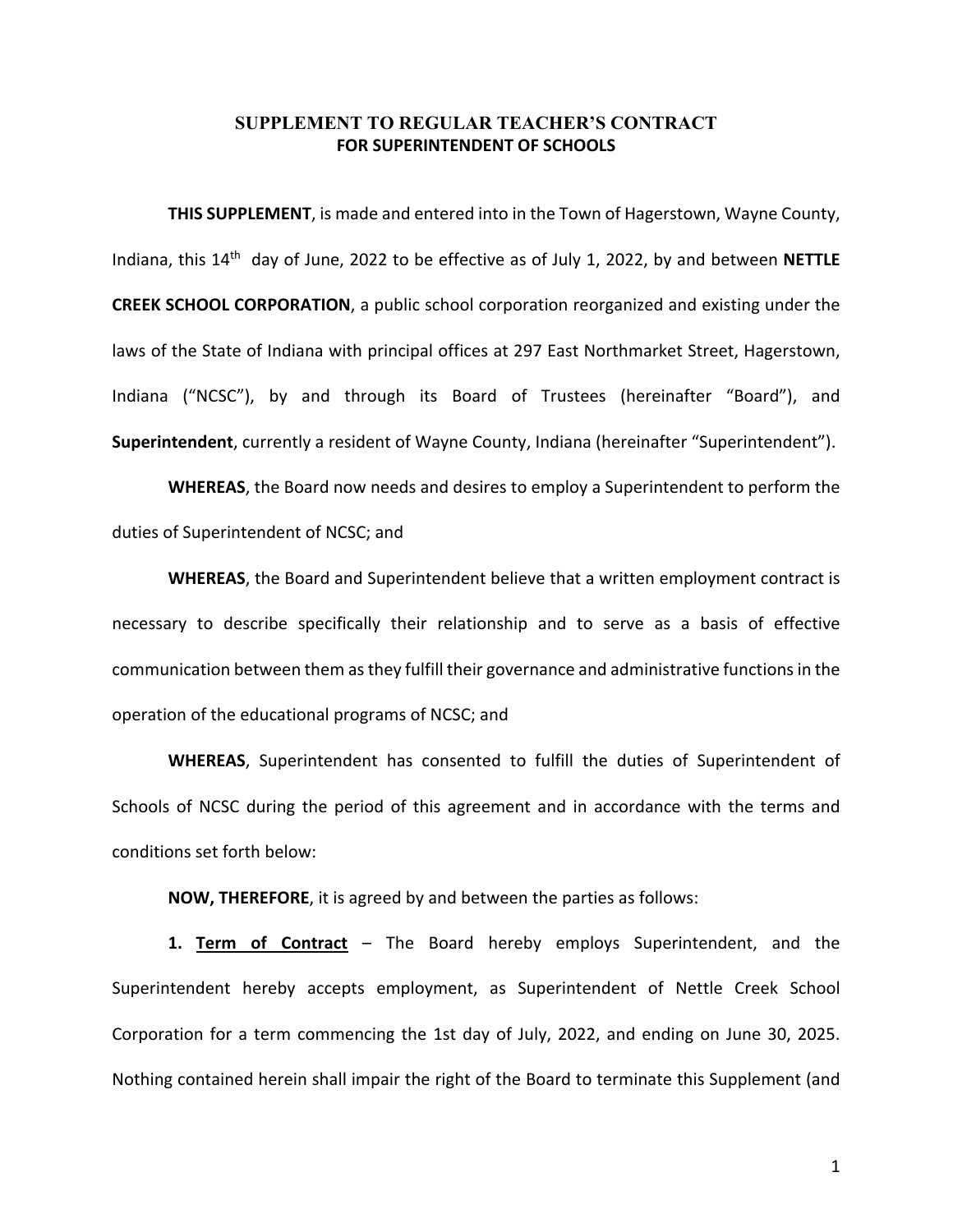the Regular Teachers' Contract upon which it is based) for cause pursuant to the terms, conditions and procedures set forth at Indiana Code (IC) 20-28-6 and/or IC 20-28-8 et seq., as applicable and from time to time amended.

**2. Termination of Contract without Cause** – The Superintendent may terminate this Supplement (and the Regular Teachers' Contract upon which it is based) during the term of this Supplement, or any extension thereof, without cause upon at least ninety (90) days advance written notice to Board, provided that such notice is not rendered impossible or impractical due to the sudden onset of illness or disability of the Superintendent.

Pursuant to the provisions of IC 20-28-8-6(b), the Board may terminate this Supplement (and the Regular Teachers' Contract upon which it is based) during the term of this Supplement, or any extension thereof, without cause upon at least Five (5) days advance written notice to Superintendent. Upon such without cause termination by the Board, Superintendent shall be entitled to be paid the lesser of the amount of the Superintendent's then existing base annual salary, as set forth in Paragraph 4, below, as from time to time amended, or the sum of Two Hundred Fifty Thousand US Dollars (\$250,000.00). Such payment shall be subject to all mandatory withholdings from earned income due federal, state and local taxing authorities, and shall be paid to the Superintendent within thirty (30) calendar days of the effective date of his termination.

**3. Duties of Superintendent** – The Superintendent, in consideration of her employment and the salary and other sums and benefits to be provided to her by the Board, hereby accepts said employment on the terms and conditions herein contained and promises and agrees as follows: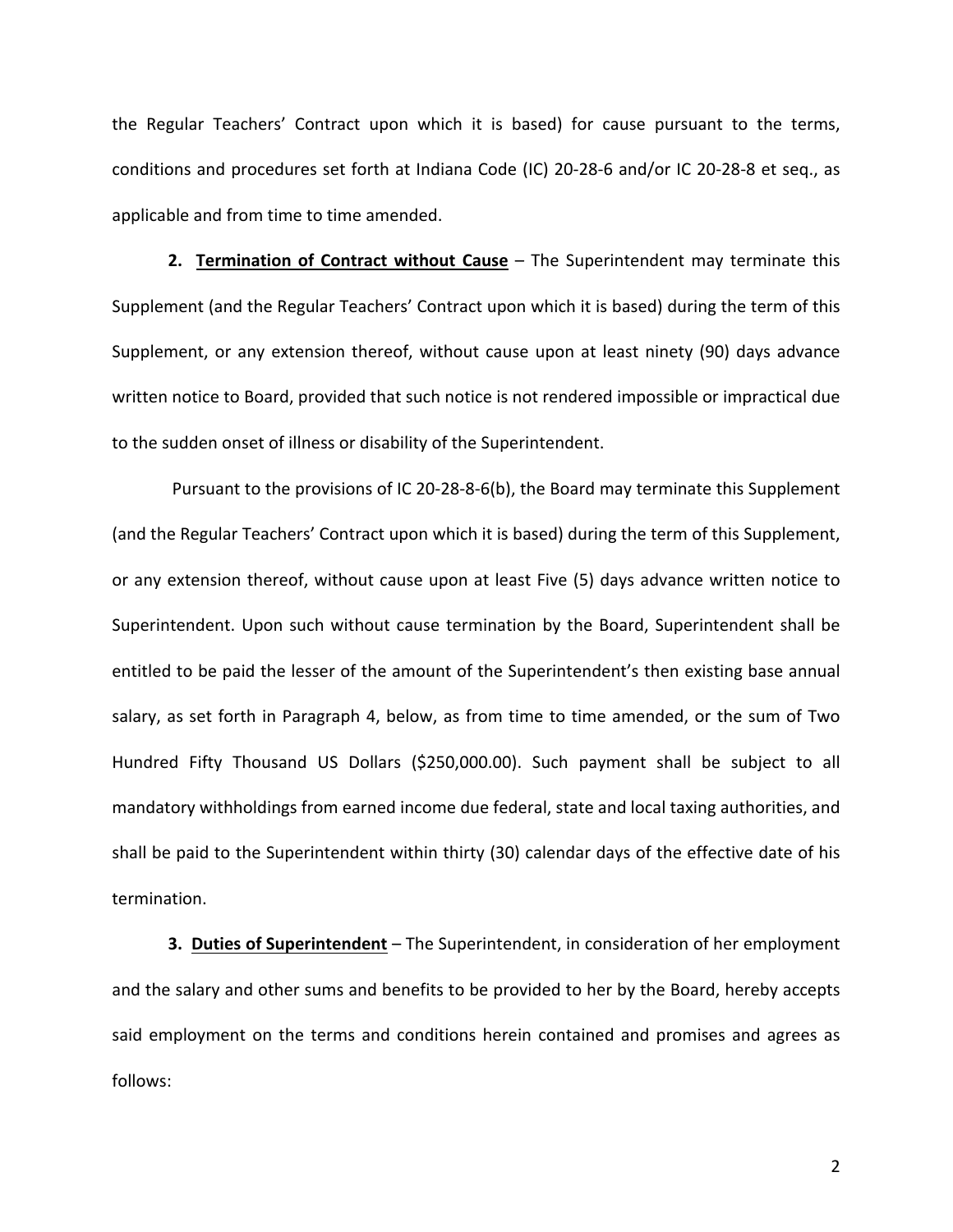- a. She will act, on a full-time basis, as the Chief Executive Officer of NCSC reportable directly to the Board, as the governing body of NCSC.
- b. She will assume and perform the usual and customary duties as Superintendent of Schools for NCSC in accordance with the applicable Board policies, regulations and proper Board directives.
- c. She will faithfully perform all duties imposed upon the Superintendent of Schools applicable to the school corporation by the laws of the State of Indiana, the rules and regulations promulgated by the Board, by a Commission or other agency of the State of Indiana, and all other proper directives of the Board.
- d. During the term of his employment with NCSC she will maintain in good standing a Superintendent's license issued by the Indiana Department of Education.
- **4. Compensation and Method of Payment** During each of the three contractual years,

| Superintendent will be paid according to the following salary schedule: |  |  |  |
|-------------------------------------------------------------------------|--|--|--|
|-------------------------------------------------------------------------|--|--|--|

| <b>Contractual Year</b> | No. of Contractual Days | <b>Annual Salary</b> |
|-------------------------|-------------------------|----------------------|
| 07/01/2022-6/30/2023    | 260                     | \$121,500.00         |
| 07/01/2023-6/30/2024    | 260                     | \$126,000.00         |
| 07/01/2024-6/30/2025    | 260                     | \$129,000.00         |

Except as otherwise noted, the above stated salary shall be paid in twenty-six (26) equal bi-weekly installments pursuant to the regular payroll schedule of NCSC.

The Board shall, on at least an annual basis at such times as shall be reasonably agreed upon by Board and Superintendent, review the performance of Superintendent and may, from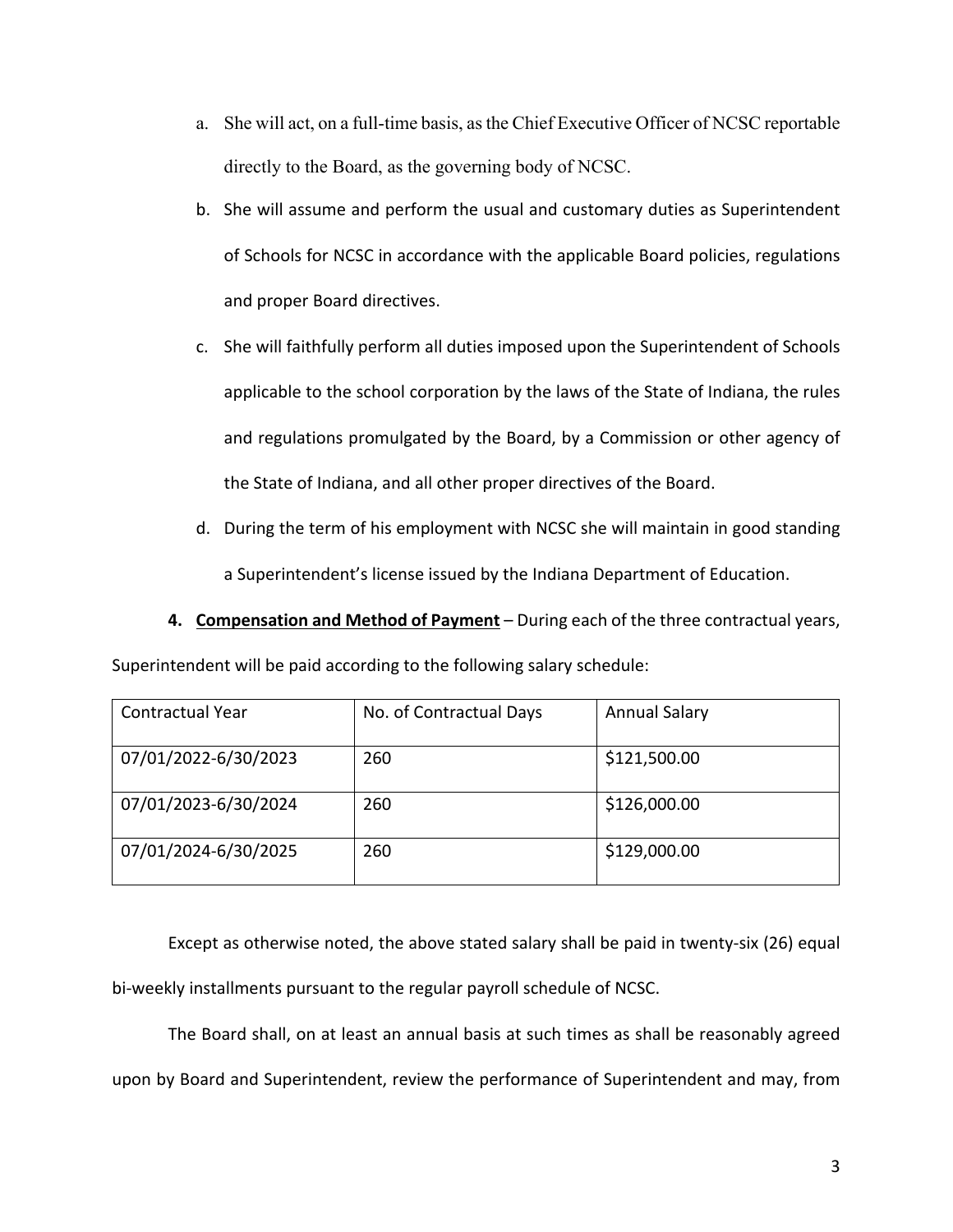time to time and in the sole discretion of the Board, increase the salary and compensation paid Superintendent hereunder. The Board and the Superintendent shall mutually develop the criteria for the annual performance review of the Superintendent.

**5. NCSC Contribution to Tax Deferred Section 403(b) Annuity** – In addition to the above stated salary, during each Contract Year Board shall contribute a sum equal to Three Percent (3.0%) of the Superintendent's base salary to a tax deferred retirement or tax sheltered annuity plan as selected by the Superintendent, or in a sum equal to the maximum amount that would be permitted under the discrimination testing regulations of the Internal Revenue Code related to such benefit payments to highly compensated employees, whichever sum is the lesser. Such contribution shall be made by the Board by the 15<sup>th</sup> day of August after the completion of each year of service hereunder (or by the next business day thereafter should August 15 fall on a Saturday, Sunday or legal holiday when state or national banks are closed) and shall be based upon the Superintendent's Contractual Salary that prevailed as of the 5<sup>th</sup> day of July immediately preceding the Board contribution. Should the Superintendent's Contractual Salary be retroactively increased at a point in time subsequent to the Board contribution date, the Board shall timely make its prescribed contribution and when the Superintendent's Contractual Salary shall have been subsequently increased, the Board shall make any additionally due contribution within thirty (30) days of the retroactive adjustment to Superintendent's Contractual Salary.

**6. NCSC Contribution to Indiana TERF** – NCSC shall also pay the Superintendent's required three percent (3.0%) of gross eligible salary contribution (in addition to the required employer contribution) to the Indiana Teacher Employees' Retirement Fund (TERF).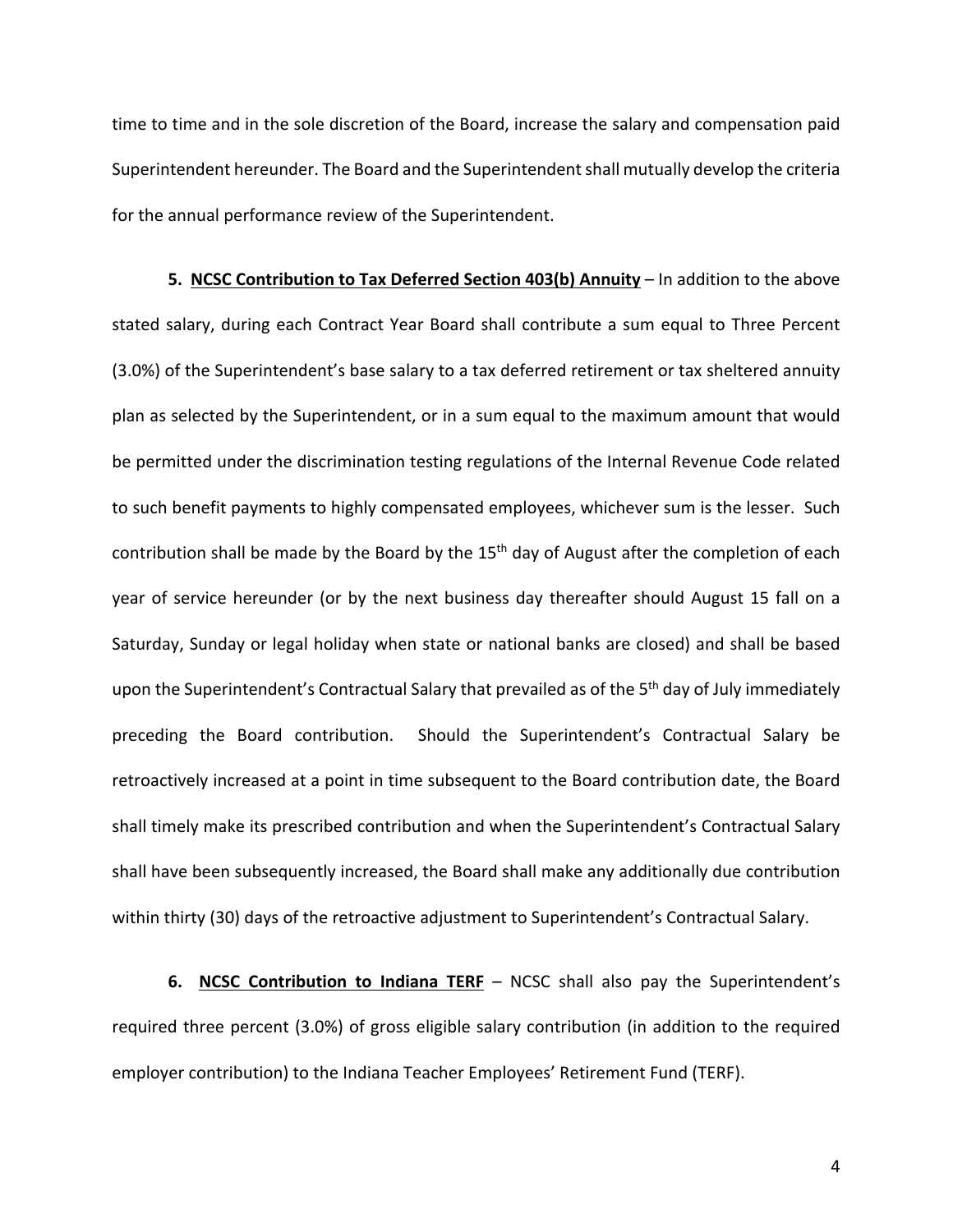**7. Vacation and Other Benefits** – The Superintendent shall be entitled to all of the applicable benefits, including fringe benefits, customarily provided by Nettle Creek School Corporation to other 260-day administrative employees as, from time to time, supplemented by subsequent Board policies or pronouncements. Such benefits include, but are not limited to, the following:

a. Vacation Time/Holiday Benefits - Superintendent shall be provided with fifteen (15) paid vacation days per contract year, plus those paid holidays as are approved and established, from time to time, by the Board (currently ten (10) holidays per contract year). For purposes of this sub-paragraph "a", a "contract year" commences on July 01 of a given year and ends June 30. Partial year benefits, if applicable, shall be pro-rated on a monthly basis.

b. Health Insurance Package – The Board shall make available to the Superintendent the usual and customary family health, accident, hospitalization, vision and dental insurance coverage as that which is afforded all certificated employees of the Board in accordance with the terms, benefit levels and conditions contained in the insurance plan provided by and through the Board. Hospitalization and medical insurance shall be provided to Superintendent with NCSC paying the entire premium, less one dollar (1.00\$) for the current corporation HDHP 1 family plan. Additionally, the Board shall pay a salary stipend of \$5,000 annually to a health savings account, payable on the first pay in July of each calendar year.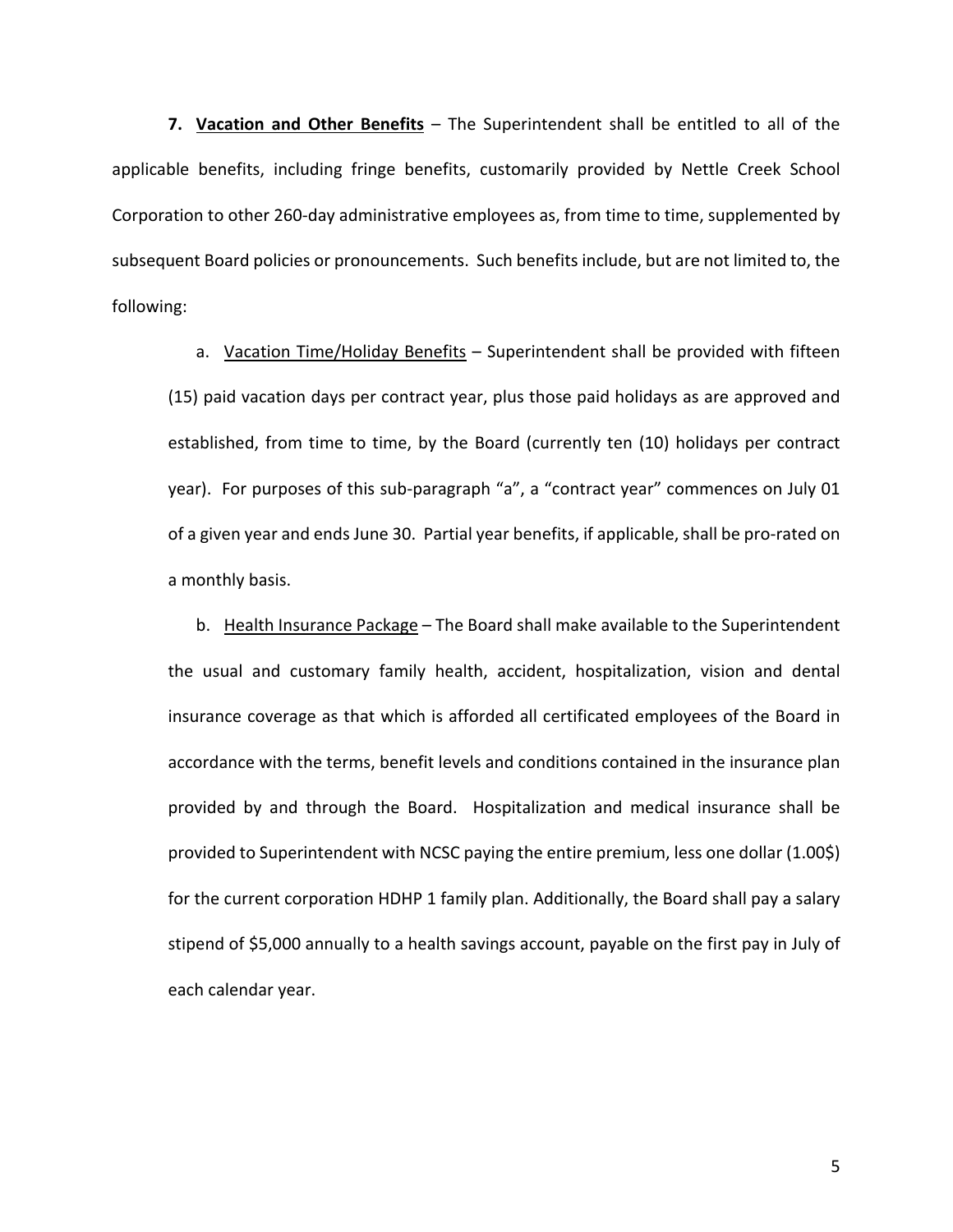c. Dental and Vision Insurance Benefits – Participation in the NCSC group dental and vision insurance plans, as said plans are in force from time to time, shall be at the sole premium costs to the Superintendent.

d. Life Insurance Benefits – The Board shall provide to the Superintendent, during the term of this agreement, term life insurance insuring the life of the Superintendent in an amount of one hundred thousand dollars (\$100,000.00), provided that said Superintendent is so insurable, as determined by the insurance carrier reasonably selected by the Board and the Superintendent to underwrite such term life insurance.

e. Long Term Disability Insurance – NCSC shall pay up to \$527.00 per contract year toward the premium for long term disability insurance coverage for the Superintendent.

f. Miscellaneous Leaves – The Superintendent shall be provided the following additional leave benefits:

i) Eighteen (18) days of paid time off (PTO) shall be allowed the Superintendent during each Contract Year. PTO may be used for personal illness, family illness or for personal business reasons. Any unused PTO days at the end of a contract year shall roll over into accumulated sick leave days (subject to the applicable aggregate limitations on the total permitted accumulation of such unused sick days of one hundred eighty (180) days).

ii) Five (5) days for bereavement leave upon the death of a member of the Superintendent's immediate family, as the term "immediate family" is defined in the currently operative NCSC collective bargaining agreement with its certificated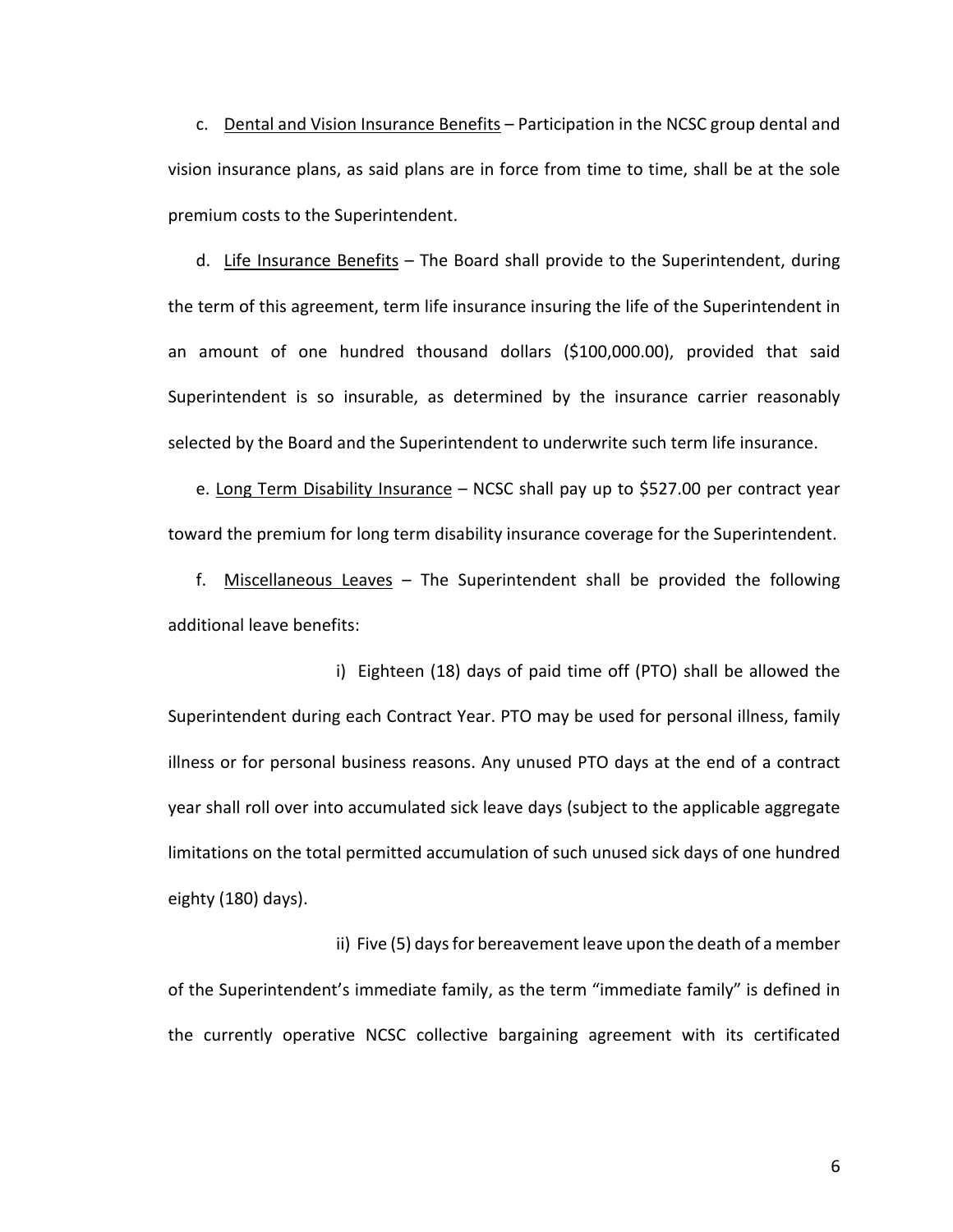employees' exclusive representative, or as defined in any subsequently developed Board administrative fringe benefit policy.

iii) Jury duty attendance requiring the Superintendent to be absent from duty on a contract day shall be fully compensated to the Superintendent at her regular daily rate, less such jury duty stipend as shall have been paid to the Superintendent.

g. Expense Reimbursement – Board shall pay or reimburse the Superintendent for expenses incurred in the performance of her duties under this contract, including mileage reimbursement at the applicable per mile rate in accordance with procedures subject to applicable budgetary limitations, as from time to time established by the Board. Such out of pocket expenses shall be submitted on the itemized claim form approved by the Indiana State Board of Accounts and paid in the usual course of business after approval on the NCSC's monthly accounts payable register.

h. Reimbursement of Professional Membership Fees / Professional Development – Annually, the Superintendent shall submit for Board approval dues expenditures for regular membership in the Indiana Association of Public School Superintendents and/or such other professional organizations as the Superintendent shall elect. Board shall also reimburse Superintendent for expenses incurred in professional development activities as, from time to time, determined by the Superintendent. Should participation in such professional development activities require Superintendent to be out of the school district for one entire contractual day or more, such absence shall be preapproved by the Board.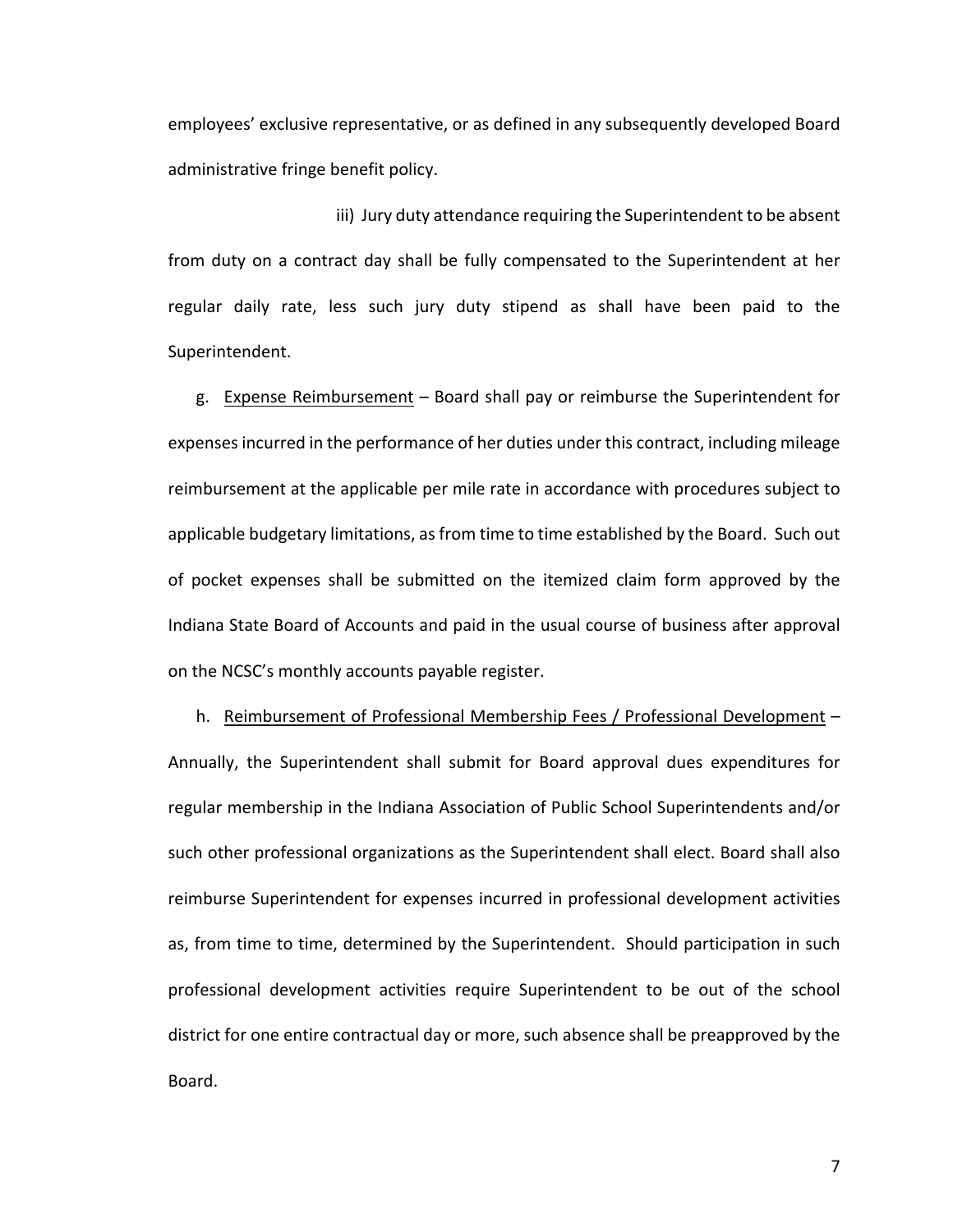i. Attendance at National Conference - Subject to prior approval by the Board, the Superintendent will be allowed release time of up to one week and will be reimbursed for tuition/registration fees, air travel and lodging costs and a per diem meal allowance as determined from event to event by the Board, to allow the Superintendent's attendance at no more than one national educational conference every two contract years. Superintendent will be required to pay any such expenses incurred by his spouse or any other family member(s) who might accompany her on the trip to such national conference.

j. Physical Examination – The Superintendent is encouraged to secure an annual physical examination. The cost of one such examination per contract year shall be paid by NCSC. If there is a surcharge for such examination over the benefits paid by any applicable health insurance, the maximum contribution from the Board shall be five hundred dollars (\$500.00) in any contract year.

k. Cellular Phone – The Superintendent shall be paid a stipend of Seventy-five Dollars (\$75.00) per month for her business use of her personally owned cellular phone. Superintendent shall not be required to document his business usage of his cellular phone.

J. Retention Stipend – If the Superintendent is still employed with the Nettle Creek School Corporation at the end of this contract (June 30, 2025), she will be granted a retention stipend in the amount of \$3,000, payable as a lump sum on the first pay the following July.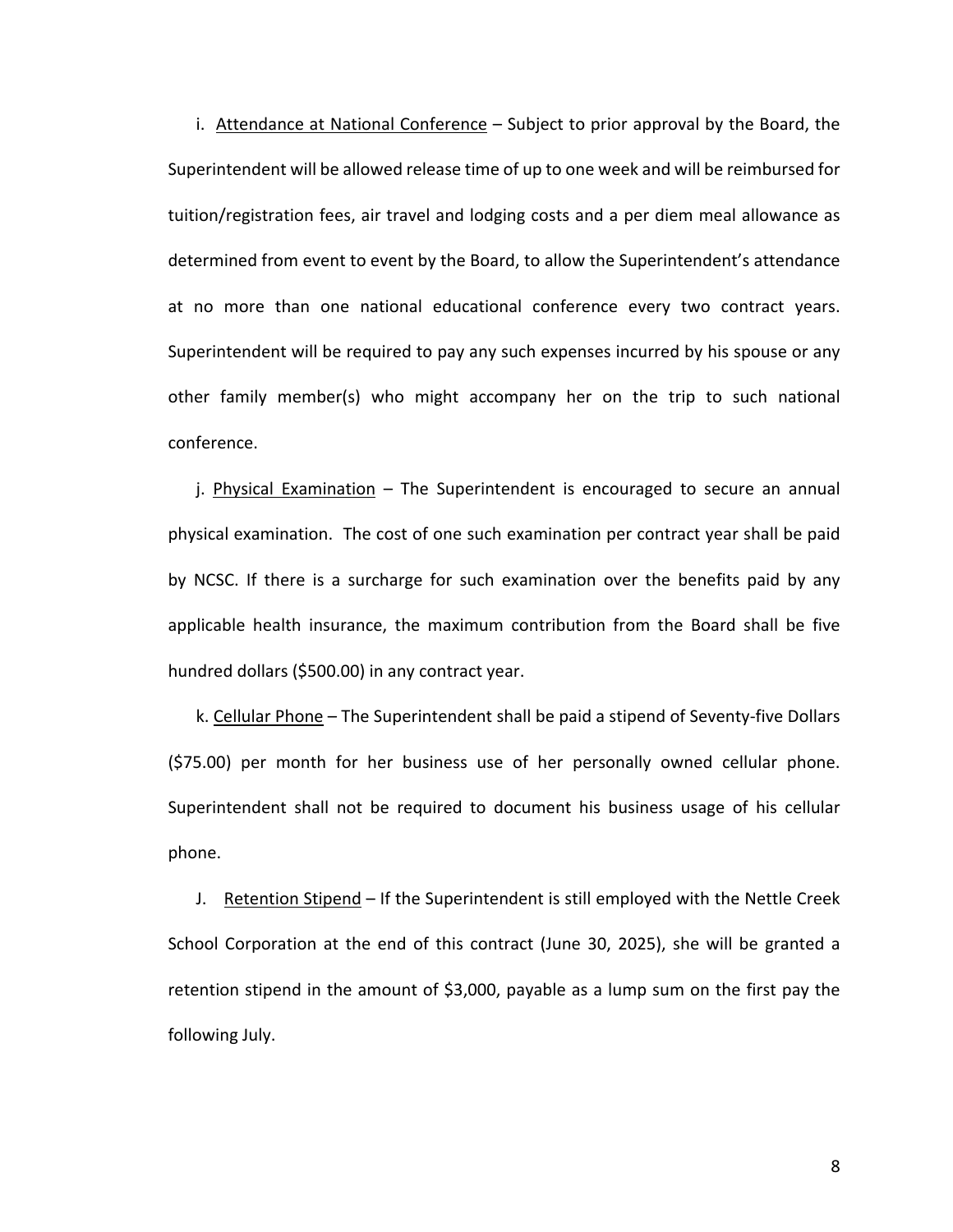**8. Professional Liability and Indemnity** – Consistent with the provisions of IC 20-26-5- 4(17), the Board agrees that it shall defend, hold harmless, and indemnify the Superintendent from any and all demands, claims, suits, actions and legal proceedings (including the costs of defense by legal counsel selected and paid for by the Board or by the school corporation's liability insurer, as applicable) brought against the Superintendent in either her official or individual capacity, provided that the Board determines by resolution that said incident or claim arose while the Superintendent was acting within the scope of her employment and such action was undertaken by the Superintendent in good faith. The Board's obligations hereunder shall not extend to instances wherein such liability, costs or damages are predicated upon claims arising out of bad faith actions taken by the Superintendent or where a claim or judgment is based upon the Superintendent's criminal malfeasance in office or employment.

**9. Full Time and Attention** – Superintendent shall devote her full time, attention and energy to the performance of her duties hereunder. With the prior approval of the Board, she may serve as an adjunct university professor, provide professional training or consultation services, and engage in other such professional activities. With Board approval of such activities, the Superintendent may use vacation leave or personal business days to perform such outside activities. Any fees, stipends or honoraria or publication rights and royalties arising from such activities shall be the property of the Superintendent. In no case will the Board be responsible for the payment of any expense attendant to the Superintendent's performance of such outside activities.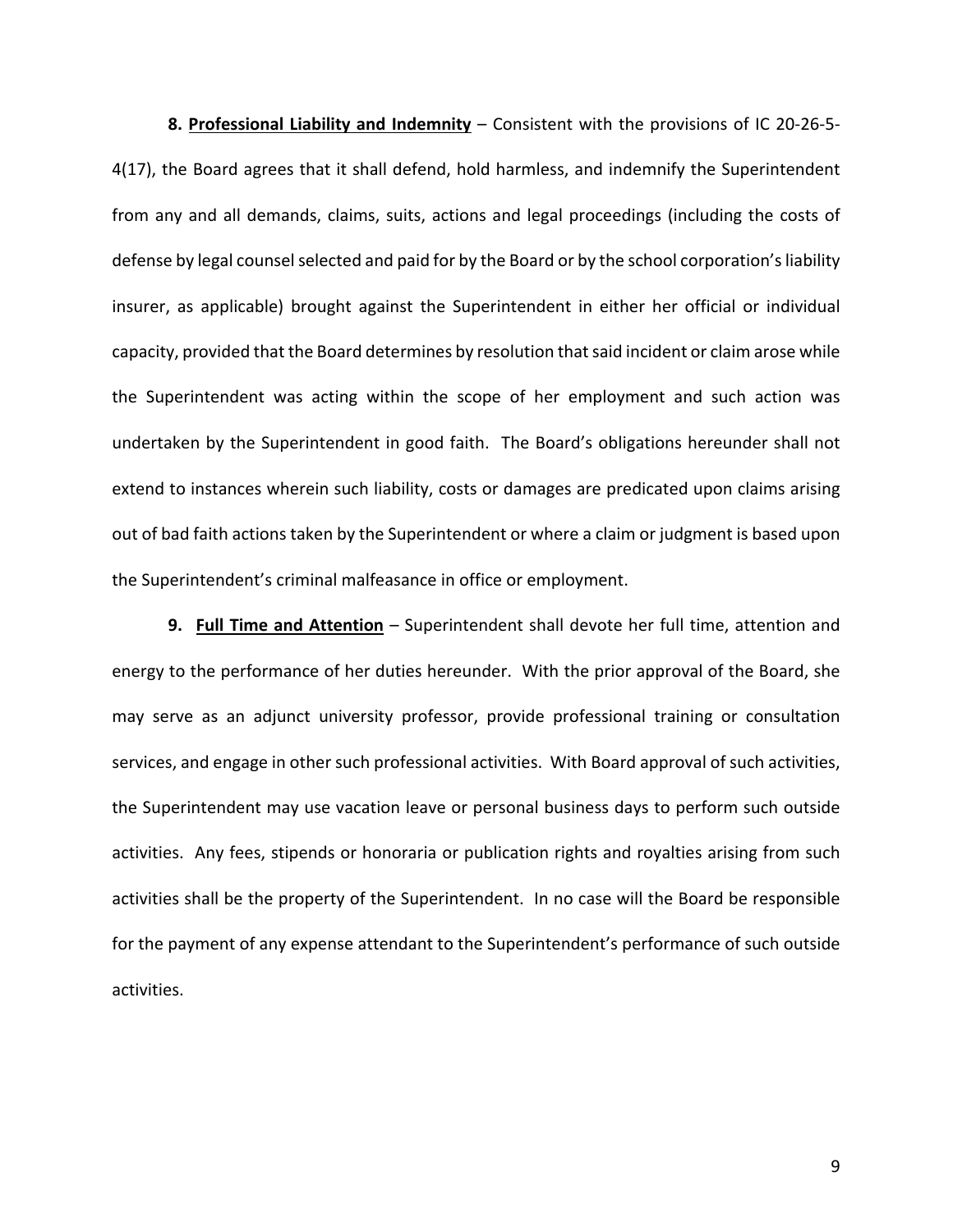**10. Interpretation of Contract** – This Supplement shall be construed to be supplemental to and an addendum of that Regular Teacher's Contract dated June 14, 2022, and to which this Supplement shall be affixed.

**11. Saving Clause** – If, during the term of this contract it is found that a specific clause of the contract is illegal or otherwise unenforceable by a state or federal tribunal, then the remainder of this contract shall not be affected by such a ruling and shall be given the full force and effect to which it would otherwise be entitled.

**12. Miscellaneous Provisions** – Use of the singular herein shall imply the plural and vice versa. Use of the masculine, feminine or neuter gender shall imply the appropriate other where the context herein would so require.

**IN WITNESS WHEREOF**, the parties have herein below set their signatures on the month and day first set forth above.

(End of Page 11 Textual Content – Signature Templates Follow)